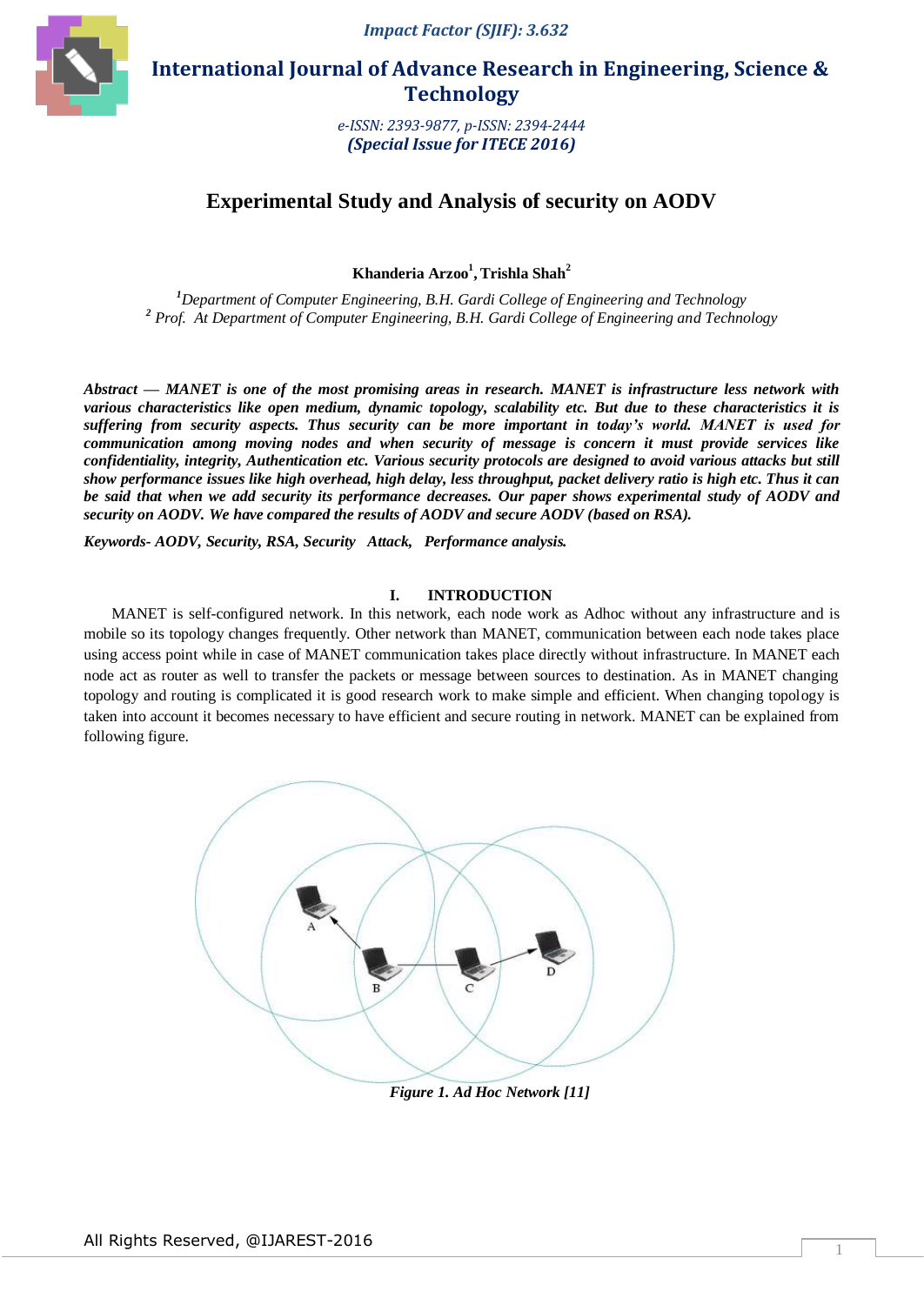MANET characteristics are as follows[3]:

- 1) Dynamic topology
- 2) Limited energy
- 3) Self-operated
- 4) Infrastructure less
- 5) Bandwidth constrain

#### A. Routing in MANET

Routing protocols are mainly used to have route from source to destination to overcome overhead issue. There are mainly three types of routing protocols which includes:

- Proactive: Each nodes maintains one or more nodes to store routing information.
- Reactive: It is on demand. The source checks route cache and if does not have route. It initiate route discovery.
- Hybrid: Combination of both in order to overcome the issue of both the protocols.



 **Figure 2. Routing protocol**

All the three protocols have their own advantages and disadvantages as per their designed. For example proactive and reactive protocols are designed such that it is easy to understand but create high overhead. Let's we have brief about various routing protocol and its disadvantages and advantages in brief. Below table gives survey on it.

| Parameter         | Proactive             | Reactive                             | Hybrid              |
|-------------------|-----------------------|--------------------------------------|---------------------|
| Routing scheme    | Table driven          | On demand                            | Combination of both |
| Routing overhead  | High                  | Low                                  | Medium              |
| Loop Free         | Yes                   | Yes                                  | Yes                 |
| Complexity        | Less                  | Less                                 | High                |
| Future challenges | Security and QOS etc. | Security and fault<br>tolerance etc. | Security, QOS etc.  |

*Table 1: Survey of Protocols*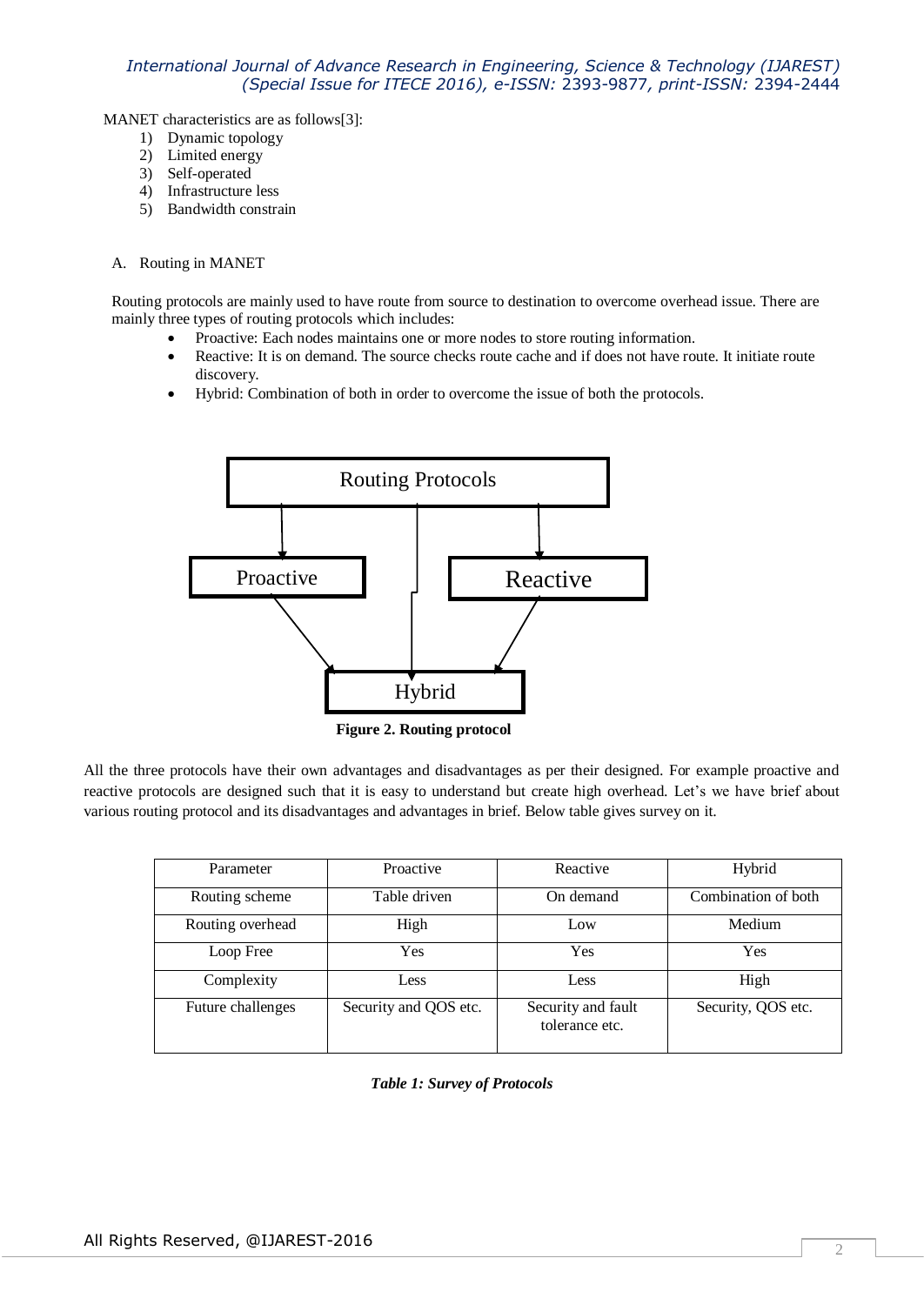#### A. Security Aspects

For better security in routing one must be aware about the security requirements. As security is broad and essential in computer networks need to have brief about different kinds of attacks and security requirement in network. There are various kinds of security attacks like fabrication, modification, cyclic attack etc. Basically there are two types of attacks [2].

1) Active attacks: These attacks basically destroy the communicating information and degrade the network performance. Attacker can modify and fabricate the information in communicating packets easily.

2) Passive attacks: The attacker is capable to identify the network communication and disturb the network communication. This attack can easily hijack the network information or delay the network communication. Passive attacks result in the disclosure of information or data files to an attacker without the consent or knowledge of the user.

Security goals and requirements [3]:

- $\checkmark$  Availability:
- $\checkmark$  Confidentially
- $\checkmark$  Authentication:
- $\checkmark$  Integrity
- $\checkmark$  Non repudiation

#### **II. AODV PROTOCOL**

AODV is Ad hoc on demand distance vector. AODV is basically an improvement of DSDV. But, AODV is a reactive routing protocol instead of proactive. When any source node wants to send a packet to a destination, it broadcasts a route request (RREQ) packet. The neighboring nodes in turn broadcast the packet to their neighbors and the process continues until the packet reaches the destination.

AODV performs in two ways:

1) Route discovery: When nodes have data packets to send it starts route discovery process for finding destination route. It sends RREQ packet to neighbors and finds the route. Destination in turn sends RREP reply to source using less hop count method. Then source starts to send data packets to destination.

2) Route maintenance: Route maintenance is done with two control message Hello and RRER. Hello message is used to prove the connectivity [1]. When it does not receive the hello message then it detects the link failure and generate RRER message. This RRER message is forwarded to neighbors and that will erase the route to destination from their table. In addition to these routing messages, the route reply acknowledgment (RREP-ACK) message must be sent by sender node of RREQ in response to a RREP message. This provides assurance to the sender of RREP that the link is bidirectional. Each node maintains a routing table with knowledge about the network. AODV deals with route table management.

#### **III. RSA METHODOLOGY**

RSA is one of widely used algorithm all over the world. And has many applications. But still it suffers from security aspects. Many researchers have proved that RSA suffers from many cyber-attacks. RSA consist of three phases [5]:

- 1) Key generation.
- $\checkmark$  Select p and q both prime number, p is not equal to q.
- $\checkmark$  Calculate n = p x q.
- $\checkmark$  Calculate ø (n) = (p -1) x (q-1).
- Select integer e whose gcd  $(\emptyset$  (n), e) = 1; 1 < e < $\emptyset$  (n).
- $\checkmark$  Calculate private key d = e-1 (mod  $\emptyset$  (n)).
- $\checkmark$  Public key PU = {e, n}(sending to receiver)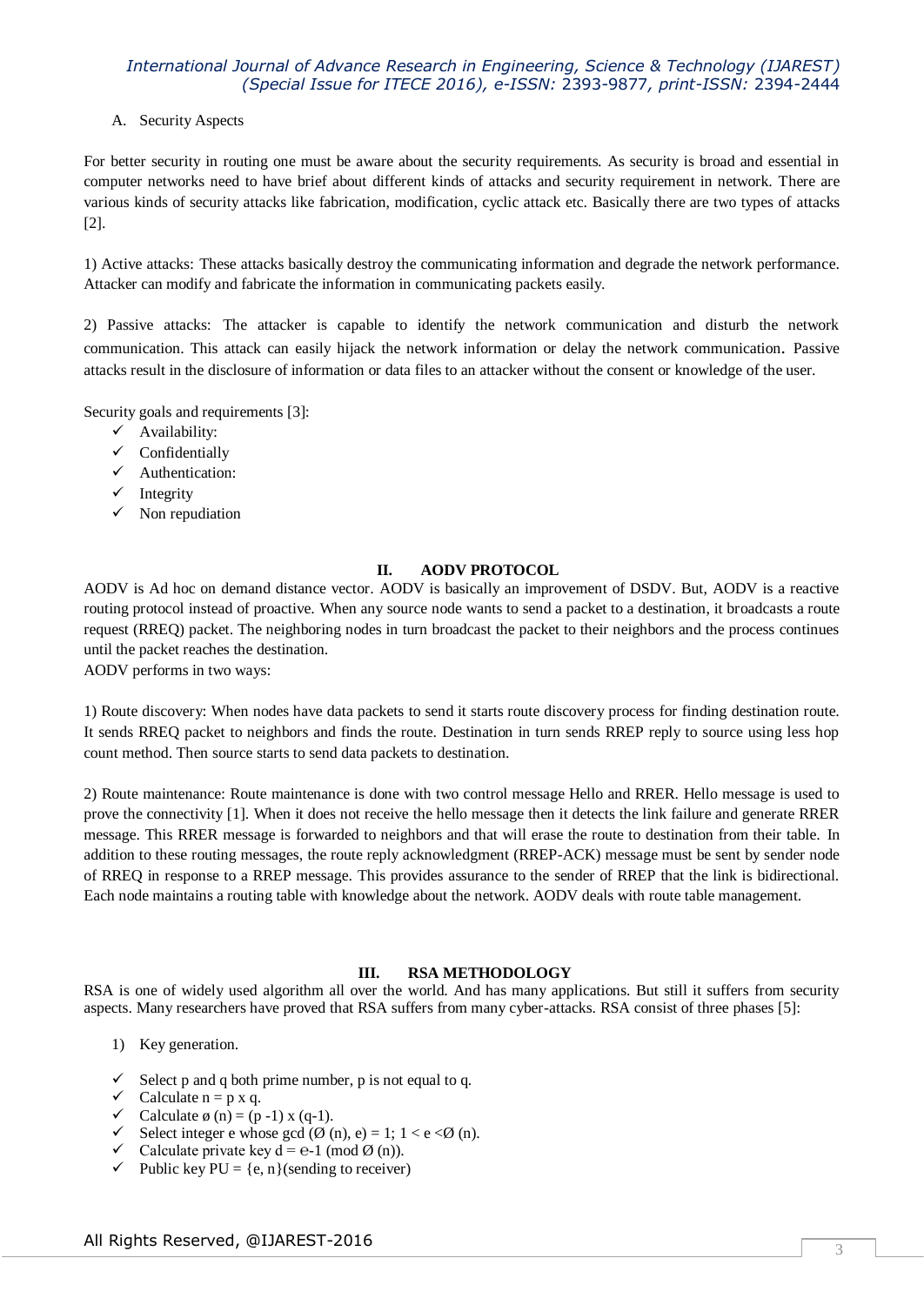- Private Key  $PR = \{d, n\}$  (decrypted by receiver)
- 2) Encryption
- Plaintext- Message (M)
- $\checkmark$  Cipher text- C = M^ e mod n.
- 3) Decryption
- $\checkmark$  Cipher text- C
- $\checkmark$  Plaintext- M = C^ d mod n.

#### **VI. LITERATURE SURVEY**

Charles E. Perkins et al [1], have described briefly about basic working of AODV protocol. AODV protocol uses the sequence number concept which is used to indicate fresh route concept as well as loop free path. AODV is on demand protocol so it it establish path whenever it is require to do. AODV protocol is divided into two sections: Route discovery and Route maintenance. AODV uses three messages to communicate RREQs, RREPs, and RRER which is used for request, reply and error message. Here security enhancement is not done so future feature can be security quality services.

Chirag Tehlanl et al [2], have describe about survey different threats on MANET. It also describes the different attacks on different layer and its solution. Here each attack is described briefly like external, internal, DOS attack, Jamming, SYN Flooding, Black hole attack, wormhole attack as well as its comparison to know drawback of each.

Muhammad Saleem Khan et al [3], described bout brief about analysis of Reactive and proactive protocols under security attacks. And also showed performance analysis such as end to end delay, packet delivery ratio, and normalized routing load. Such analysis is carried out in order to find that such protocols are designed without security aspects and as a result performance decreases. So technique must be invented to avoid various attacks.

Ashish Shrma et al [4] have proposed new algorithm which attacks RSA Scheme. Thi scheme obtain the factoring the modulus based on small private key d of RSA scheme. This method is effient under certain circumstances but slow when had larger number of iteration. So future scope can be enhancement in computing speed.

Ritu Partidar [5] gives concept of speeding up the implementation of RSA algorithm during data exchange across the network.A database system is used in order to store key parameters of RSA cryptosystem before it starts the algorithm. Though provides better performance than RSA but still security and efficiency can be concern

Qing Liu [6], as RSA have more computation time this paper uses two varients of RSA in order solve the speed problem. BMRSA (Batch Multi-Prime RSA) speeds up RSA decryption by combining the Multi-Prime RSA and Batch RSA. EAMRSA - Encrypt Assistant Multi-Prime RSA) The experimental results show that the speed of the two variants decryption has been substantially improved. But still for better performance and security its parameter must be optimized.

Sisily Sibichen[7] have proposed a new protocol in order to remove malicious nodes and for that they have done spanning tree fashion and enhanced security by using RSA key exchange protocol. An RSA key exchange and two encryption techniques are used among authenticated neighbor's in the adhoc network to provide more security and thus avoid group rekeying problems.But still creation of spanning tree and detecting fake nodes takes time and along with RSA seems to be less secure and had still suffers from attacks.

Prachi D. Gawade [8] The failure of the link will degrade its characteristics as when the error message is sent back to source and the process get repeated. so proposing a method when nodes or links fails to receive the data packets. Cryptography technique RC6 is used secure the network.In this delay ,PDR is high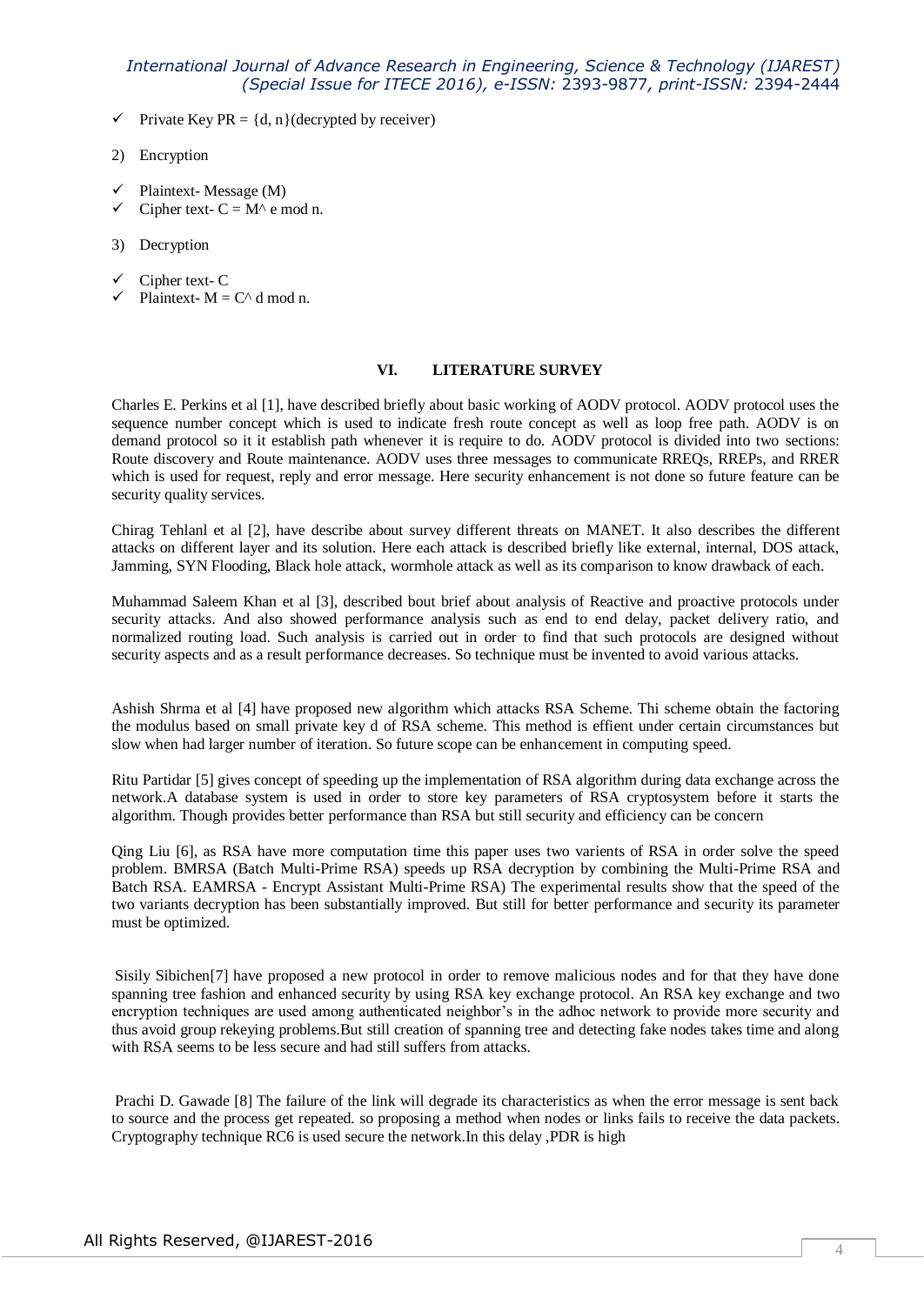Sunil J. Soni[9] proposed a novel security mechanism that integrates digital signature and hash chain to protect the AODV routing protocol that is capable of defending itself against both malicious and unauthenticated nodes with marginal performance difference. The proposed security mechanism was also simulated in the Network Simulator 2 (NS2) to show marginal performance difference under attack**.** Delays are high.

Ali M. Sagheer[10] have used Identity Based Cryptography (IBC) that have many advantage compared to traditional cryptosystems for Secure AODV routing protocol.this can help network to prevent itself from unauthorized nodes,and gives less timings.this method though is more efficient but still suffers from performance issue.

#### **VII. SIMULATION RESULT ANALYSIS**

The simulation results are presented. Here we have compared AODV and RSA on AODV. Here is the simulator parameter used in simulation.

| Tool             | $NS-2.35$                             |  |
|------------------|---------------------------------------|--|
| Simulation Time  | $100 \text{ sec}$                     |  |
| Topology         | Random                                |  |
| Routing protocol | <b>AODV</b>                           |  |
| Number of Nodes  | Varies accordingly to measure results |  |
| Traffic type     | 512 byte CBR                          |  |





*Figure 3. Simulation of mobile nodes in AODV*

As we have implemented, it can be concluded that as number of nodes increases their throughput and good put increases while packet delivery ratio decrease. Let we compare the performance aspects of normal AODV and secure RSA on AODV.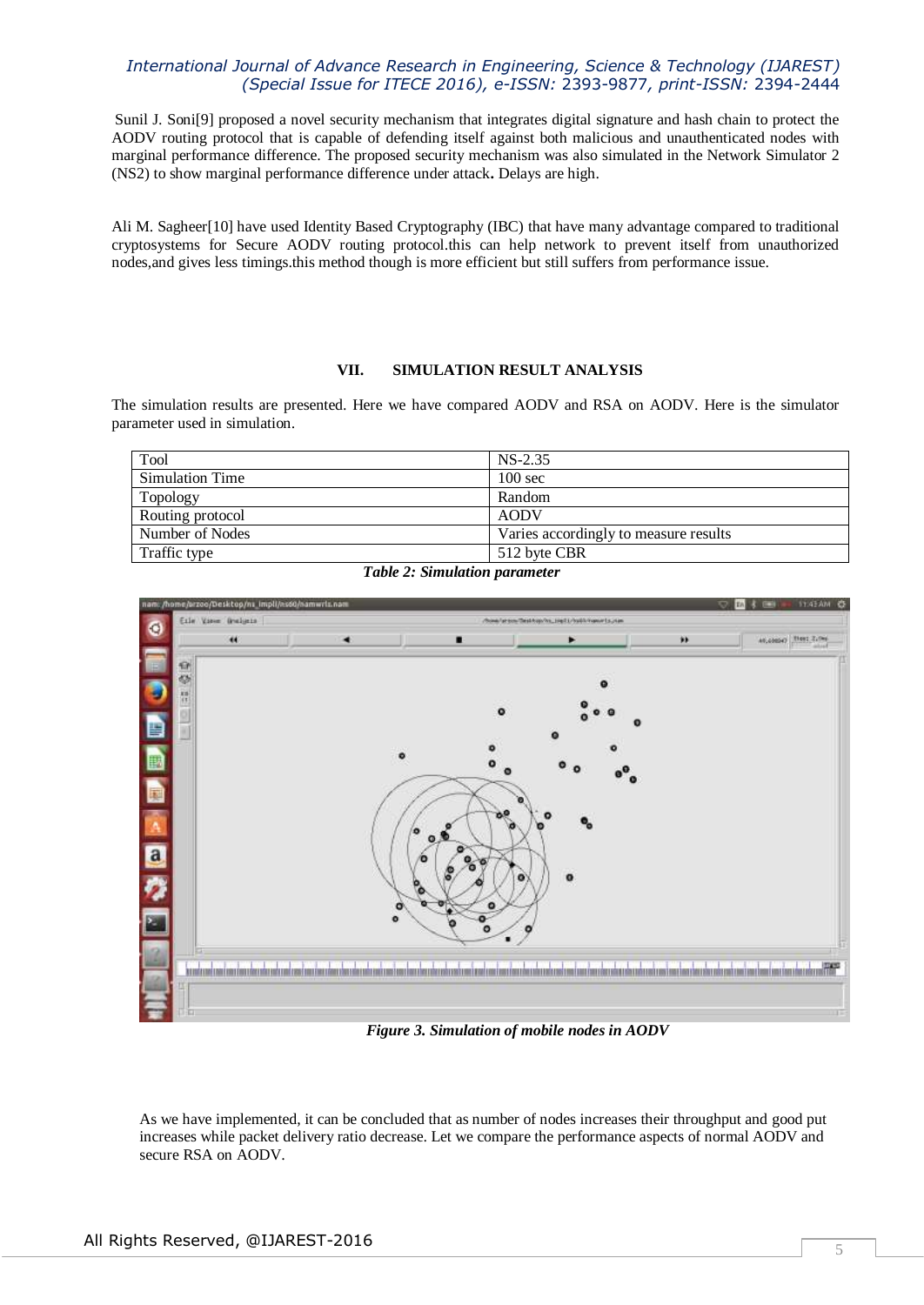### **Throughput**



o Rate of Successful message delivery over a communication channel.

*Figure 4: Camparision throughput graph of AODV and RSA on AODV*



### **PDR(Packet delivery ratio)**

o Ratio of number of delivered data packets to destination

*Figure 5: Camparision PDR graph of AODV and RSA on AODV*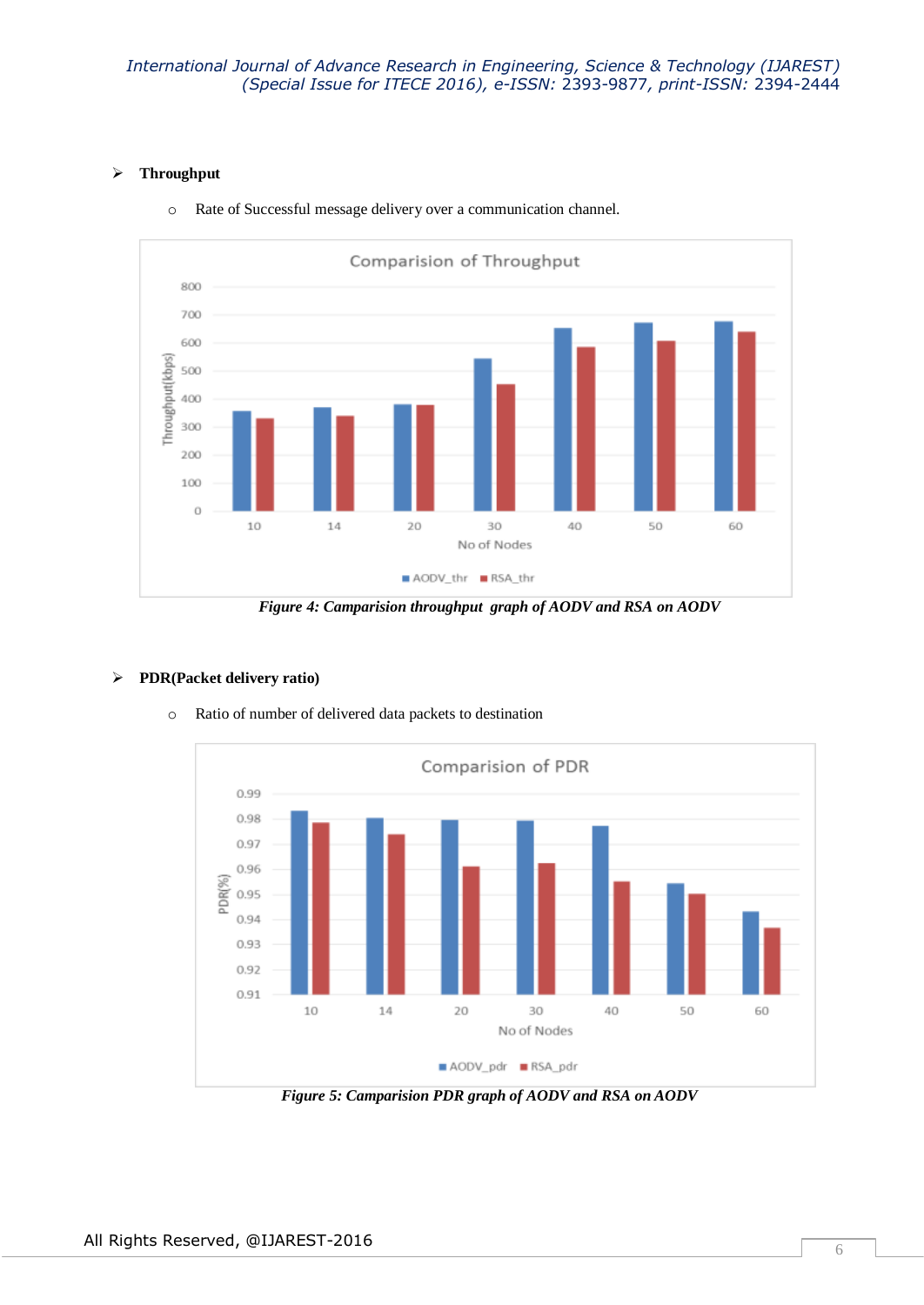#### **Good put**



o Rate at which useful data travels a link

*Figure 6: Camparision Goodput graph of AODV and RSA on AODV*

#### **VIII. CONCLUSION**

As from above scenario it can concluded that the performance of original AODV is good but when we tried to impose RSA on AODV its performance decreases drastically. So there must be protocol which needs to be designed in such a way that it must remove vulnerabilities, increases performance and increases security of exciting protocol that is RSA .So in future proposed work can be such that it increases security and performance of present RSA security and performance.

### **IX. REFERENCES**

- [1] Charles Perkins and Elizabeth M.royer "Ad Hoc on demand distance vector routing", pp: 1-11
- [2] Chirag Tehlanl and Divya Sharma"A Study on different security Threats in Mobile ad hoc network", International Journal of information and computation technology, 0974-2239 Volume 4, Number 1, pp: 1 -10, 2014
- [3] Muhammad Saleem Khan,Qasim Khan and Majid Khan "A Comparative Performance Analysis of MANET Routing Protocols under Security Attacks", Springer-Verlag Berlin Heidelberg, 978-3-662-47669-7, pp: 137-145 Sept 2015
- [4] Ashish Sharma,DenishBhuriya,Upendra singh, "Secure Data Transmission on MANET by Hybrid Cryptography Technique". IEEE International Conference on Computer, Communication and Control, 978-1-4799-8163-2, pp: 1-6 Sept-2015
- [5] Ritu partidar and Rupali Bhartiya, "Modified RSA Cryptosystem Based on Offline Storage and Prime Number" IEEE International Conference on Computational Intelligence and Computing Research, 978-1-4799-1594-1 , pp:1-6 Dec-2013
- [6] Quing liu,Yunfei Li,Lin Hao and Hua Peng, "Two Efficient Variants of the RSA Cryptosystem" Internation conference on computer designAnd Application"IEEE International Conference On Computer Design And Appliations, pp: 550- 553, 2010
- [7] Sisily sibichen and sreela Sreedhar, "An Efficient AODV Protocol and Encryption Mechanism for Security Issues in Adhoc Networks" IEEE International Conference on Microelectronics, Communication and Renewable Energy-2013.
- [8] Prachi D. Gawande and Yogesh Suryavanshi, "Cryptography Based Secured Advanced on Demand Routing Protocol in MANET's" IEEE ICCSP conference, 978-1-4799-8080-2, pp 1478-1481,April 2015